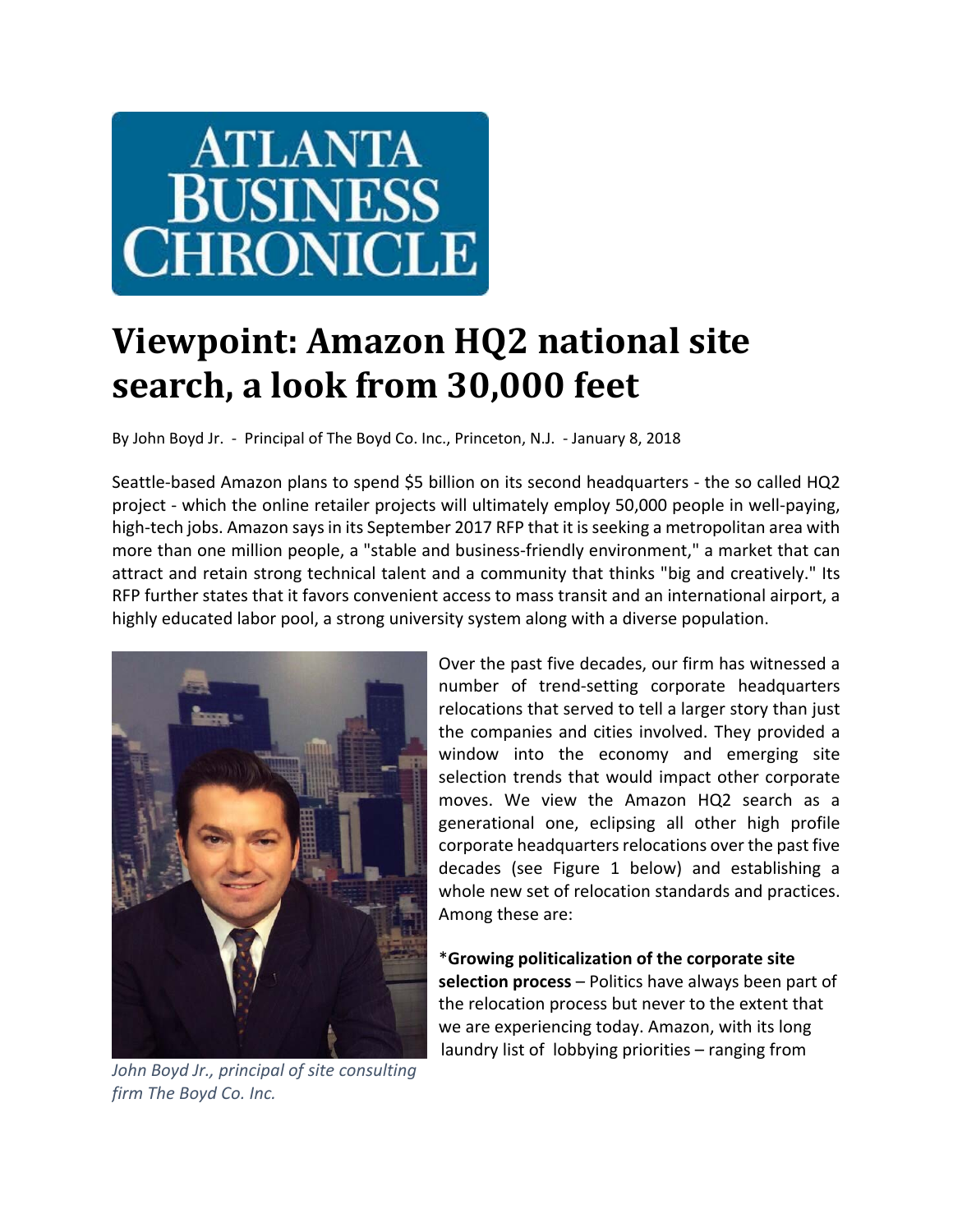immigration reform, state pharmacy regulations, aerospace issues, food safety laws, media concerns, trucking regulations, etc., wants as many friends on Capitol Hill as possible. This could potentially give an edge to states with large congressional delegations such as Texas, New York and Florida. Another issue on the political front is the power of diplomacy. Every politician today runs on a platform of job creation. They just go about it in different ways. In the old days, we would interface with county commissioners, mayors and sometimes a governor during our site searches. Now, virtually all of our projects involve not only governors directly but also members of Congress that are increasingly playing an advocacy role in business attraction. We don't need to remind Georgia about the power of diplomacy. We recall the influence of former Georgia Senator Sam Nunn ‐ at the time chairman of the Senate Armed Services Committee ‐ supporting Boyd client Pratt & Whitney's expansion of manufacturing operations in Columbus, Ga.

**\*Housing** – A Growing and Pivotal Factor – Redfin CEO Glenn Kelman recently predicted a vast migration of corporate investment and talent out of Silicon Valley and further prognosticated that Amazon will avoid pricey housing markets on both the East and West Coasts for its HQ2. He favored central U.S. cities like San Antonio, Denver and Houston. Kelman said tech companies like Amazon are chasing talent and the talent is chasing affordable housing. Some millennial‐ friendly urban enclaves – deemed affordable only a year or two ago - are now experiencing rapidly rising housing prices. In Philadelphia ‐ considered a strong HQ2 candidate in the Northeast ‐ the gentrification of its popular Fishtown neighborhood while bringing in new retail and restaurant development is also driving home and apartment rental prices skyward pushing out many of the young professionals that Amazon would likely recruit. Amazon and its head office employees in Seattle – perhaps the hottest downtown market in the U.S. outside of the Silicon Valley – have suffered a similar housing cost whammy and would not want to re‐live those recruiting and housing challenges at its second head office site.

**\*"Dossier" building** – Given the high profile and overriding influence of Amazon CEO Jeff Bezos in the search, competing locations for HQ2 are deep-diving into his background and personal likes and dislikes. The governor of Massachusetts, Charlie Baker, and his economic development team have compiled in‐depth personal information about Jeff Bezos and a number of top Amazon executives as part of its HQ2 bid. For Bezos, the bio included professional investments and history, information about where he grew up, where his maternal ancestors are from and even where he met his wife. Personal information on other top Amazon executives were also part of the dossier. Also, Boyd's home state of New Jersey is not shy about touting the fact that both Bezos and his wife are Princeton grads. South Florida is pointing to the fact that Bezos went to high school at Miami's Palmetto High School. Austin and Dallas are reminding all that will listen that Bezos spent 10 hot summers on his grandfather's cattle ranch in Cotulla, Texas, and his cousin is country singer George Strait. Bezos was born in Albuquerque but his family moved to Houston when he was a toddler. His father was a petroleum engineer for Exxon.

**\*Very public face of the HQ2 site search** ‐‐ Unlike most site‐selection projects, Amazon's HQ2 search is playing out very, very publicly. It is reminiscent of General Motors' hunt back in the late 1980s for a location to manufacture its then new-age Saturn line, when mayors and governors pitched their cities and states on the Phil Donahue Show. Very few companies have the swagger and wherewithal to pull off this public, in-your-face strategy. It is something we generally do not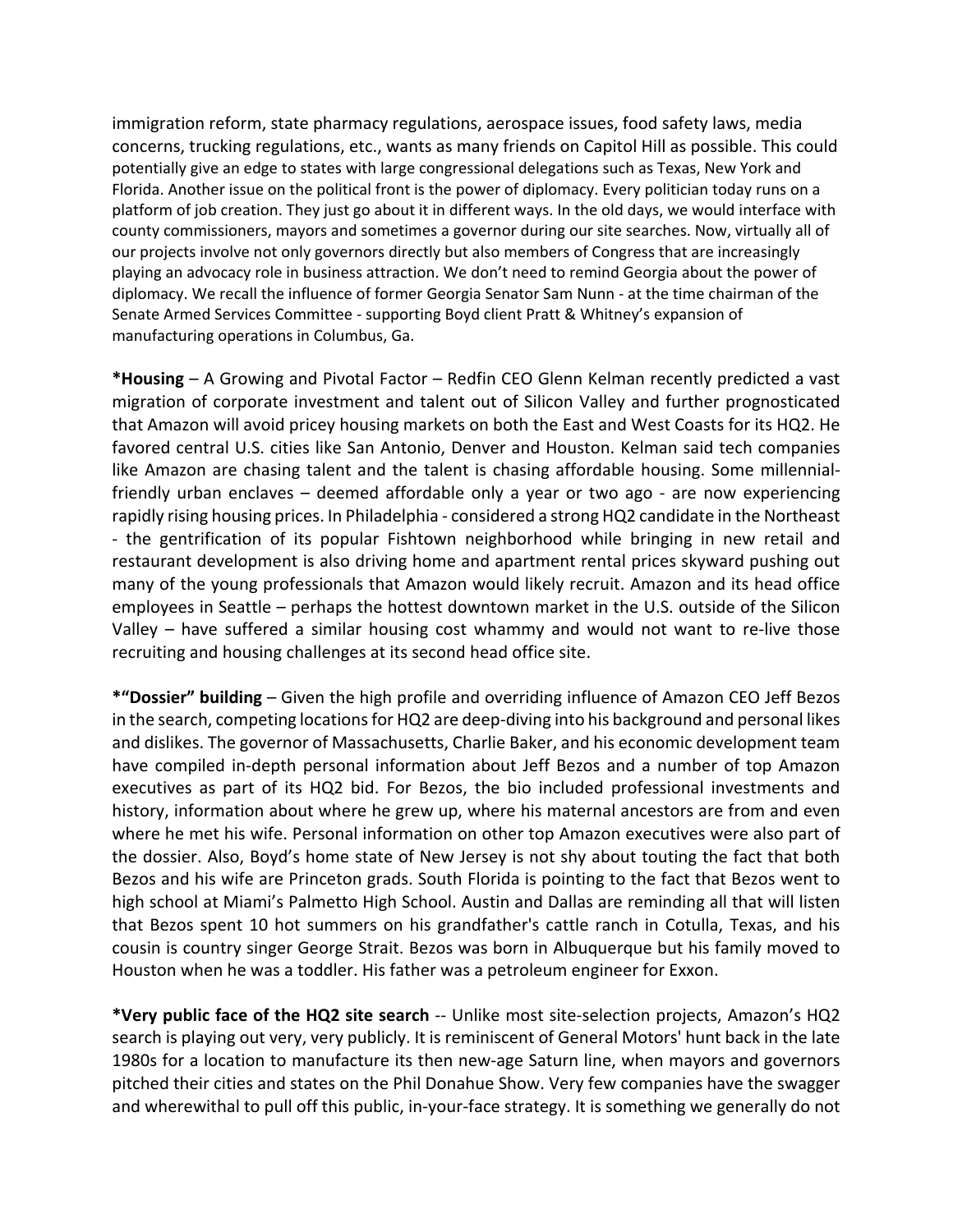recommend to our clients because it risks an exodus of key staff, an onslaught of disruptive solicitations by economic development agencies and politicians, the scrutiny of the media and having to deal with questions like: "Why should a state give millions of tax credits and incentives to Jeff Bezos ‐ the richest man in the world at \$100 billion and counting ‐ when it cannot afford to sufficiently fund pensions, health care and education?"

**\*Incentives explosion** ‐ While incentives have become very politically contentious in recent years, they have evolved as a necessary evil in what we term the "Second War Between the States" for new industry and jobs. Amazon, the fifth‐largest company in the U.S., has an impressive record in marshalling incentives over the years – to the tune of over \$1.2 billion related to its network of fulfillment centers around the country. HQ2, with its potential of 50,000 workers and eight million square feet of Class-A office space, will provide an almost incalculable economic boost to the winning city. My take is that Amazon – like most of our clients ‐ wants to view the winning city as a partner in its success and in its "brand." Keep in mind that incentives are not limited to just tax credits and free land and that some like infrastructure improvements and workforce training serve a wider, public good. My message to lawmakers that question the appropriateness of incentives is to first do the heavy lifting by making government less expensive by cutting costs through pension reform and more consolidations of municipalities and services. Until that happens, incentives will remain the rule rather than the exception in corporate site selection, especially in high cost states like New Jersey (which is offering a chart-topping package of \$7 billion to Amazon to help underwrite the Garden State's lofty cost of doing business).

## **Front runners in the hunt for HQ2**

Amazon is currently going through over 200 bids from cities throughout the U.S. and Canada. Toronto ‐ with Canada's open immigration and globalist policies much in tune with the progressive Bezos ‐ is in the mix and Canada's leading contender. While there will be over 200 bridesmaids and just one bride, there is tremendous value for cities to enter the battle to win HQ2 regardless how their chances are being handicapped. For many cities and their economic development professionals, HQ2 is a once‐in‐a‐lifetime platform to extol the virtues of their communities to a national corporate and media audience, not to mention solidifying local economic development networks and engendering home town esprit de corps.

Beyond the sales and local networking benefits, HQ2 is an opportunity to forge relationships with key Amazon executives during corporate prospecting interactions and site visits. These relationships may pay dividends down the road – either with an investment by Amazon or one of its many vendors. Keep in mind that goliath Amazon is staking its claim in multiple sectors like healthcare, fashion, food & beverages, aerospace, publishing, I.T., not to mention booming ecommerce. This all translates into a deep and diverse pool of potential suppliers for communities to forge new relationships with.

Viewing Amazon's HQ2 North American site search from 30,000 feet, we see leading candidates to certainly include Atlanta along with several others. Here are some Boyd observations on Atlanta and other strong candidates that we see for HQ2: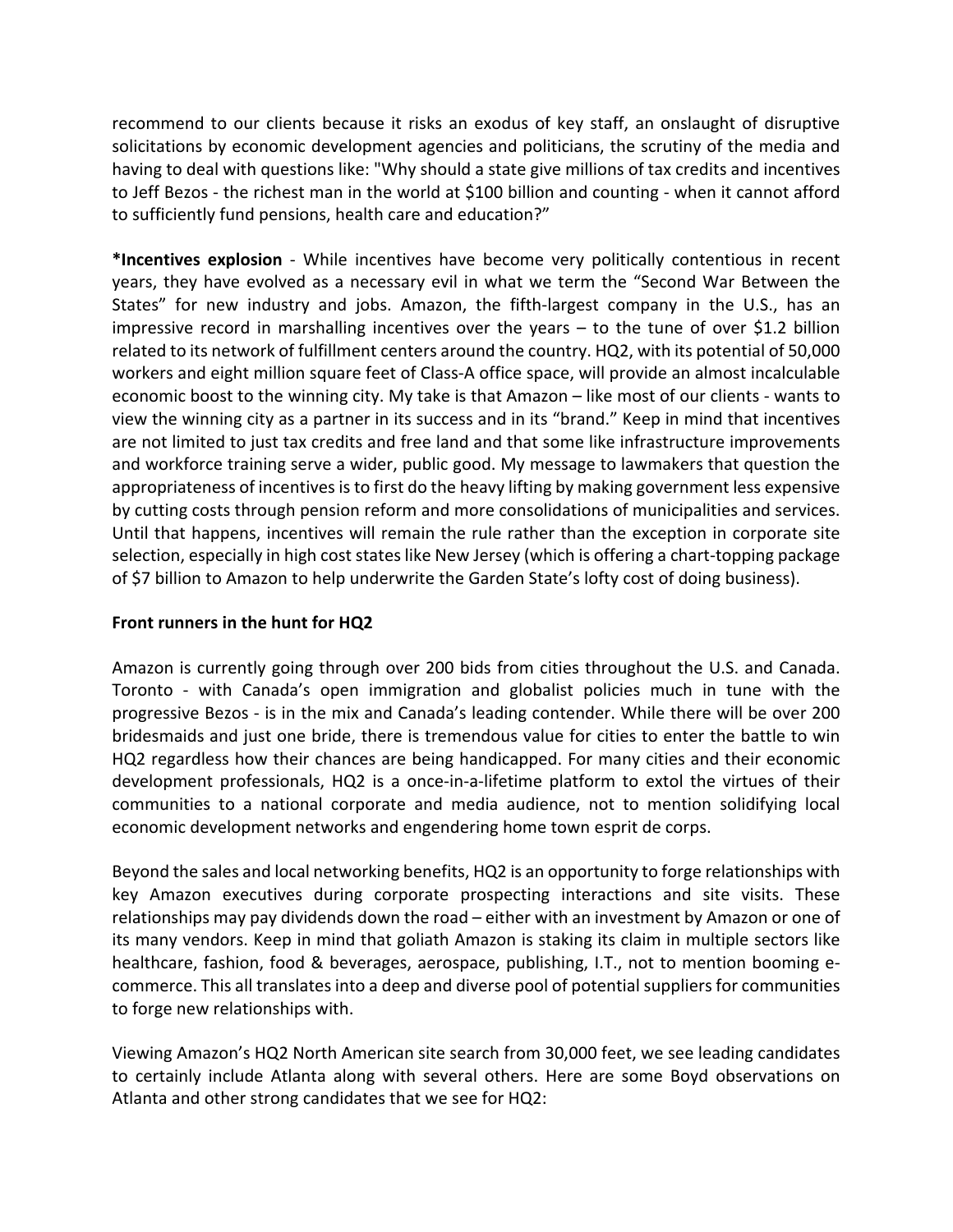#### **Atlanta**

Harken back a minute to the famous line in the 1967 coming-of-age movie "The Graduate" when Dustin Hoffman leaned in to hear career advice centered on one word: "Plastics." Well, today the one HQ2 word here in Atlanta would center on "Logistics." While Amazon is expanding into a number of industries, logistics is its bread and butter, its raison d'etre.

Since its founding in 1837 as a strategic railroad junction, Atlanta has emerged as one of the nation's premier logistics hubs, something that certainly resonates with Amazon who is re-writing the rules of the road when it comes to logistics, distribution, warehousing, shipping and the driving force of e‐commerce. Over the years, Atlanta has grown into a major global center for supply chain management due to its large cluster of corporate headquarters that demand efficient logistics services, its strategic Southeast U.S. location and its robust ground, rail and air infrastructure.

In 1991, global logistics leader UPS in a high profile move, relocated its corporate headquarters from Greenwich, Conn., to Atlanta bringing into the modern era Atlanta's reputation as a major international center for transportation and logistics.

Atlanta's long history as a distribution hub has spawned a globally leading technology ecosystem that develops modern software solutions for the movement and production of goods throughout the world. Industry-leading supply chain software provider Manhattan Associates, e.g., is headquartered in Atlanta and 12 of the global top 20 maintain an Atlanta presence, the highest concentration in North America. Also, 16 of the 25 Fortune 500 and Fortune 1000 companies based in Atlanta manage or support their global supply chains here, including well‐known brands like Coca‐Cola, The Home Depot, Delta Air Lines, as well as UPS.

Overall, Atlanta is a booming global logistics center, home to more than 12,300 logistics providers that employ over 150,000 people. Amazon already employs 300 tech workers in Atlanta and is expanding rapidly in the market  $-$  one of at least a dozen regional tech hubs the company has around the country.

Academic institutions like Georgia Tech, Kennesaw State University and the Georgia Center of Innovation for Logistics consistently turn out leading research, graduates and ideas that influence the entire supply chain industry. Atlanta startups include leading edge firms like Roadie and Kanga that are re‐defining the current supply chain landscape.

If you look for a common denominator among cities successfully attracting trophy corporate headquarters projects, it is often the presence of a major international gateway airport. Look at Dallas and its recent attraction of the Toyota headquarters, Chicago and its attraction of the ConAgra head office, Newark and its attraction of the Panasonic headquarters and Atlanta and its attraction of the Mercedes head office.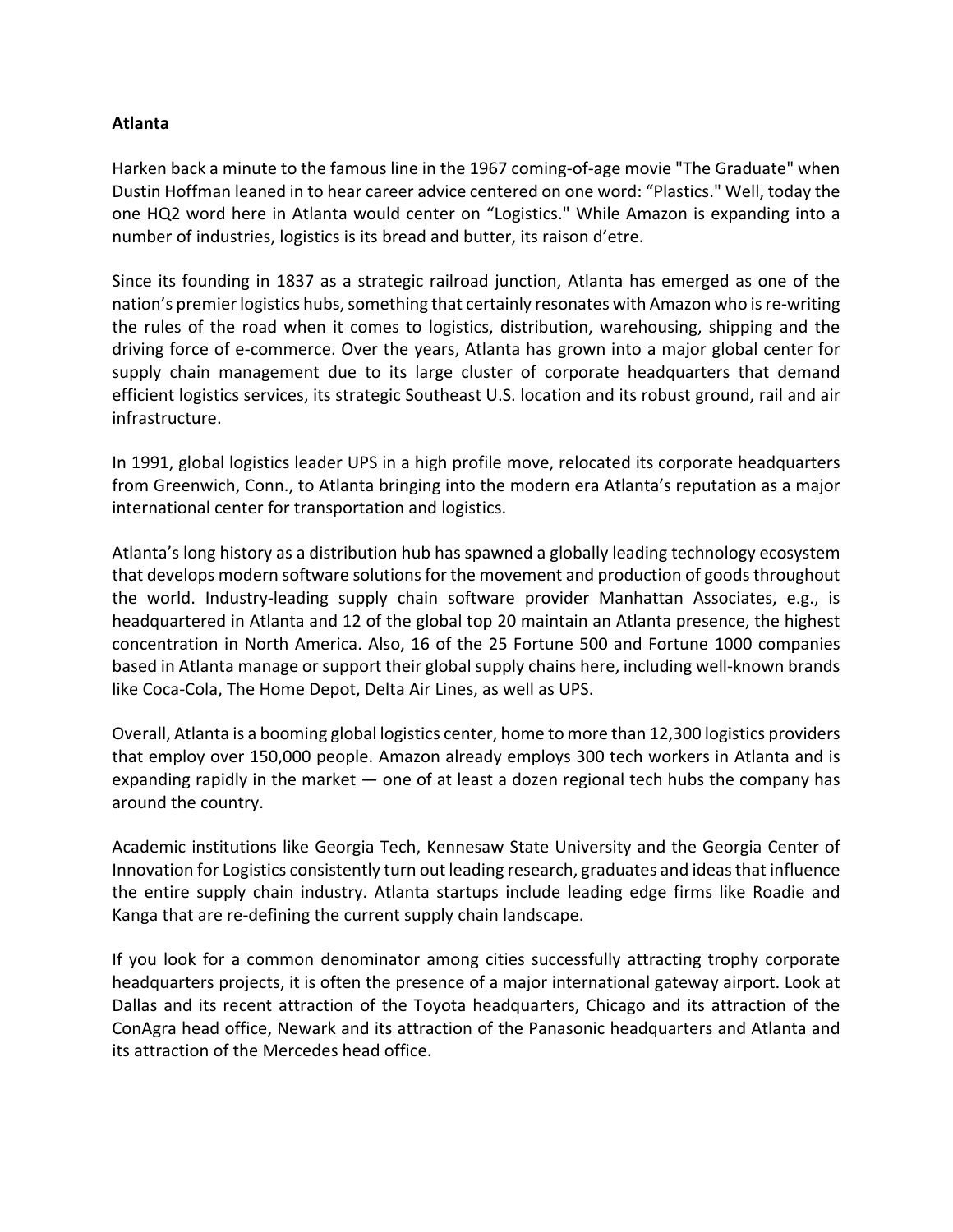Hartsfield‐Jackson Atlanta International Airport is the busiest airport in the world and a major economic driver and industry‐attraction tool for Atlanta's economic development practitioners. Amazon's growing international business would be well‐supported by Hartsfield‐Jackson, a major global gateway, offering nonstop service to more than 150 domestic and nearly 70 international destinations. Looking ahead with its capital improvement plan – ATLNext ‐ a 20‐year blueprint for growth, the Hartsfield‐Jackson is set to modernize its domestic terminal, expand its cargo operations and concourses, replace two of its parking facilities, and pave the way for a hotel and mixed‐use development that will further solidify Hartsfield‐Jackson leading driver of economic and logistics sector growth in Atlanta.

The UPS footprint in Atlanta has grown significantly since its 1991 head office move from Greenwich, including its latest investment in excess of \$400 million to build a new regional package sorting hub on the west side of Atlanta. The new hub will be the third largest processing facility in the company's entire U.S. network. Amazon and UPS have much in common, including parts of their growth strategy in areas like robotics as they both strive to best balance costs and revenue as the e‐commerce boom evolves.

#### **Boston**

Boston is home to 35 colleges and over 150,000 students and houses one of the nation's largest millennial populations. Its recent attraction of the General Electric corporate headquarters from Fairfield, Connecticut, underscores the draw of Boston's concentration of young professional talent and intellectual capital. Boston's Amazon HQ2 bid benefits from close collaboration between Governor Charlie Baker and Mayor Marty Walsh. Its Suffolk Downs real estate site appears to be the front runner showing great promise. Expanding Logan International Airport is another plus along with the city's highly regarded mass transit system.

#### **Chicago**

Chicago Mayor Rahm Emmanuel is never shy about touting the virtues of the Windy City and offering rich incentives to back up his rhetoric. Emmanuel and Chicago have done an impressive job in recent years in attracting corporate headquarters like ADM, ConAgra, Motorola, Kraft-Heinz, GE Healthcare, Gogo Inflight, to name a few. Chicago's university system, public transit and two major airports also bode well for the Second City. Rahm Emmanuel could potentially be a difference-maker here as well – he is skilled in the arts of diplomacy and persuasion and he shares much in common with the progressive and politically-minded Jeff Bezos. Chicago's geographic centrality is a fundamental strength, enabling traveling Amazon executives to reach either coast in three hours from O'Hare's major gateway. Chicago's attracting Amazon from Seattle would double down on its huge head office win 17 years ago when it successfully wooed Boeing's corporate headquarters from Seattle.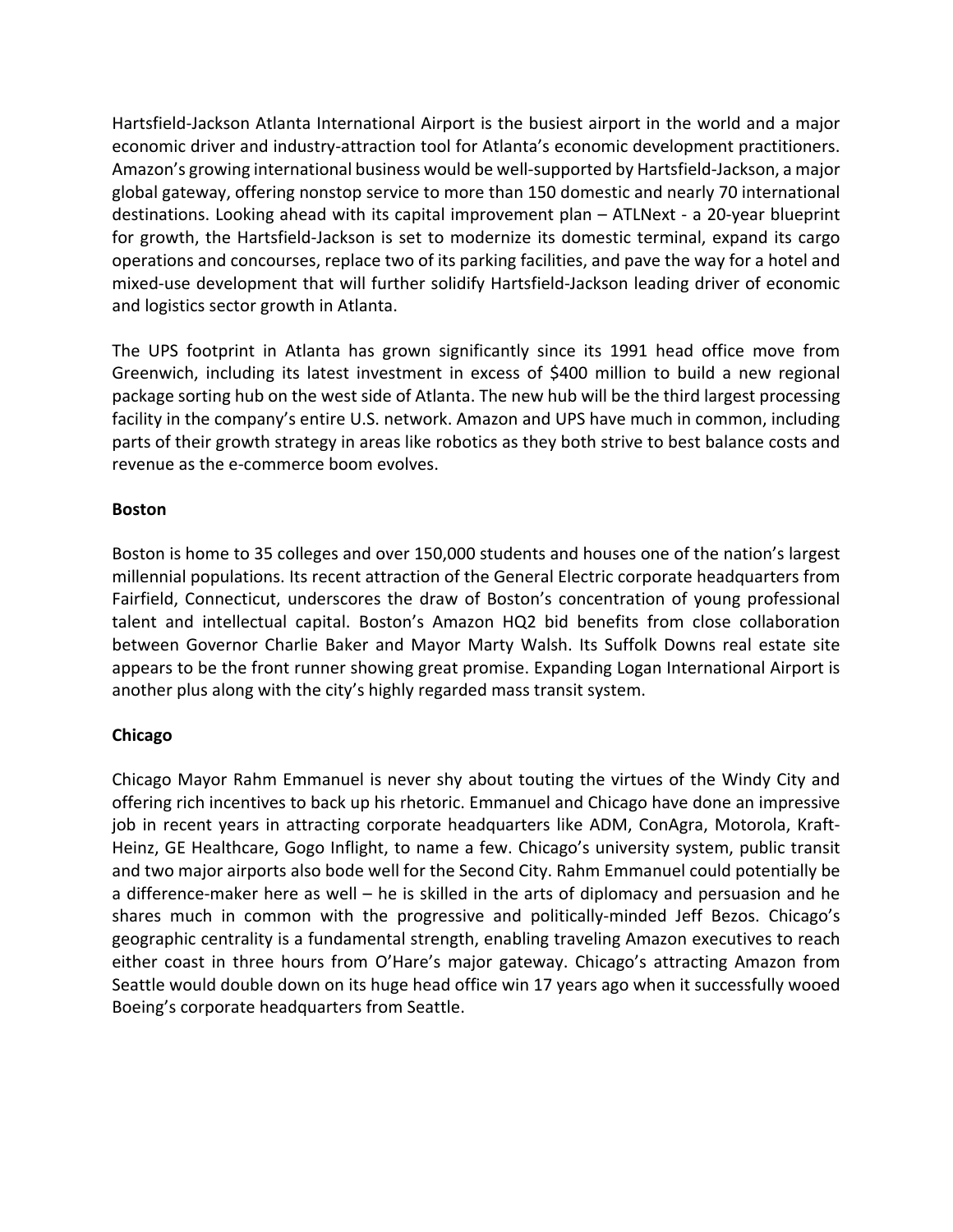#### **Dallas**

No personal income tax  $-$  always a powerful corporate headquarters attraction tool  $$ distinguishes Dallas and its HQ2 bid. The Dallas Metroplex Region is already home to 21 Fortune 500 companies and a deep pool of head office support service providers. The Dallas/Fort Worth area supports two major airports: the American Airlines international hub at Dallas/Fort Worth Airport (DFW) and the Southwest Airlines hub at Dallas Love Field Airport (DAL). Jeff Bezos' Blue Origin Rocket business is also well‐established in the state. A Texas‐size incentive package will also be available to Amazon, should it chose Dallas, which I consider the state's strongest contender.

#### **Denver**

Denver houses one of the fastest-growing tech clusters in the U.S. today and is home to major offices of tech giantslike IBM, Oracle and Google. Denver is also a draw for college graduates and millennials rich in I.T. skill sets. Millennials are well‐represented, with 24 percent of the region's population – some 891,000 people ‐ aged 18‐34. The cost of living in Denver is also relatively low – roughly 38 percent below San Francisco and 23 percent lower than Seattle ‐ while at the same time offering many of the amenities of a world‐class city, including professional sports, downtown living and nightlife. Recent high tech Denverstart‐ups of note include Galvanize, Stack Overflow, and Craftsy.

Proximity to Colorado's natural landscape and outdoor recreation could be another draw. However, when it comes qualitative lifestyle amenities in corporate relocation, I have come to the conclusion that some people like vanilla and some like chocolate, tending to make these softer qualitative factors pretty much a draw. Indeed, today, quantitative cost of doing business factors carry the day in most corporate site selection decisions.

#### **Newark**

As many people know, the Garden State is no stranger to Amazon. The goliath has seven major fulfillment centers in New Jersey and is one of the largest and most influential employers in the state. Amazon's most successful subsidiary, Audible.com, is also headquartered in Newark. Major plusses for New Jersey include the state's skilled labor market, its colleges and universities and its highly developed public transportation infrastructure (including prospects for a third Hudson River tunnel into Manhattan given the Administration's 2018 focus on infrastructure). Newark Liberty International Airport is another plus with its impressive roster of non-stop flights to major global cities. New Jersey also offers a rich and diverse housing stock – from downtown living in Hoboken, Jersey City, Newark, up-and-coming Patterson and Bayonne – to lower cost suburban alternatives in Central NJ like Robbinsville's nationally recognized mixed-use Town Center near where Amazon operates one of its largest and most advanced fulfillment centers.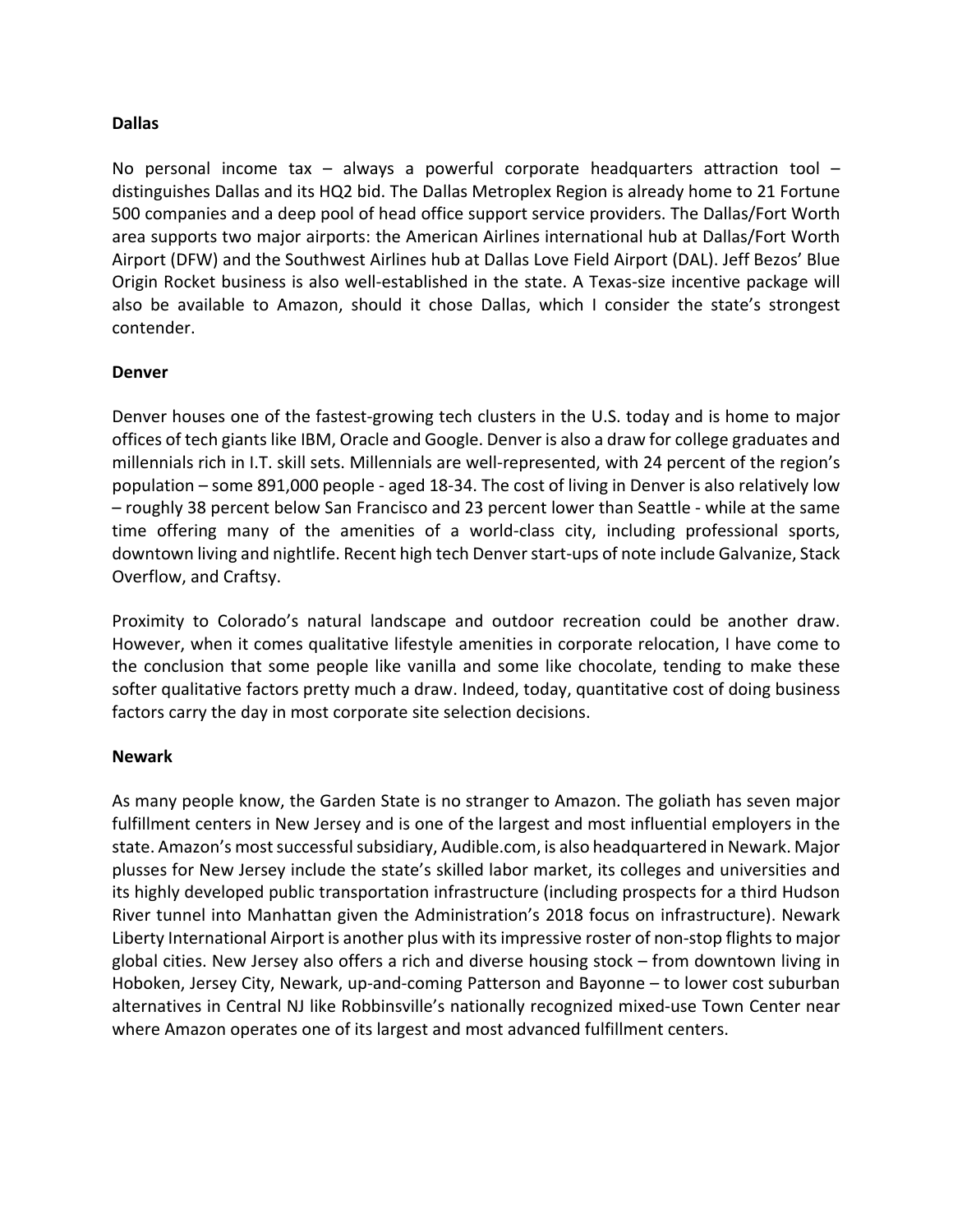#### **New York**

Home to roughly nine million people, New York is too large and influential for Amazon to ignore. Long a center of excellence in sectors like finance, media and fashion, New York City's emergence in technology will resonate with Amazon. It is not only the intellectual capital that is a strong suit for New York – but its vast and diverse real estate stock ripe for redevelopment in Brooklyn, Queens and the Bronx. I expect Amazon to consider public transit‐rich Sunnyside, Queens, with its proximity to diverse housing options on Long Island and ready access to LaGuardia and JFK airports. Repurposing possibilities in Brooklyn stretching from Williamsburg to Sunset Park and the Brooklyn Army Terminal should also be in play. In Queens, look for Willets Point redevelopment area to be considered. All of these options can meet Amazon's ambitious real estate requirements, which are estimated to be as high as eight million square feet.

#### **Philadelphia**

Philadelphia is one of the fastest‐growing big city markets in the Northeast and distinguished by excellent public transit connectivity to both Washington, DC, and to New York City. A number of millennial‐friendly downtown housing options exist here as well in the northern suburbs. Mayor Jim Kenney deserves credit for being one of the first major city mayors in the Northeast to make a very public pitch courting Amazon. Philadelphia also houses several sites that appear to be attractive for Amazon HQ2 like University City and the old Philadelphia Naval Yard. Drexel University President John Fry, who also serves as the Chairmen of the Board of the Philadelphia Chamber of Commerce, is a strong behind‐the‐scenes advocate for Philadelphia's growing tech sector. Another common denominator among successful cities today is to have a proactive university president – like a Michael Crow at Arizona State University in Phoenix, a John Kelly at Florida Atlantic University in Palm Beach, Florida or a John Fry at Drexel.

#### **Pittsburgh**

Pittsburgh has some very impressive connections to Amazon. Jeff Wilke is CEO of Amazon's worldwide consumer business and grew up near Pittsburgh. Pittsburgh's other ace up its sleeve is Brian Olsavsky, the company's chief financial officer. Olsavsky grew up in Hershey and went to Penn State but chose Carnegie Mellon University's Tepper School of Business for grad school. GeekWire noted that Olsavsky fostered recruiting efforts between Amazon and Carnegie Mellon and now has more than 150 CMU alumni working at Amazon. The State of Pennsylvania is also no stranger to Amazon - providing Amazon with \$22.3 million worth of incentives last year alone.

Pittsburgh has a better chance than most second‐tier cities because of its impressive tech and engineering talent base churned out by universities like Carnegie Mellon, the University of Pittsburgh and city's old line industrial base now turning high tech and digital.

Pittsburgh has truly transformed from a steel town to a hub for education, medicine and technology with firms like Uber and Argo AI developing self‐driving vehicles there. Pittsburgh Mayor Bill Peduto has been very vocal about his desire for HQ2 and would likely pull out all the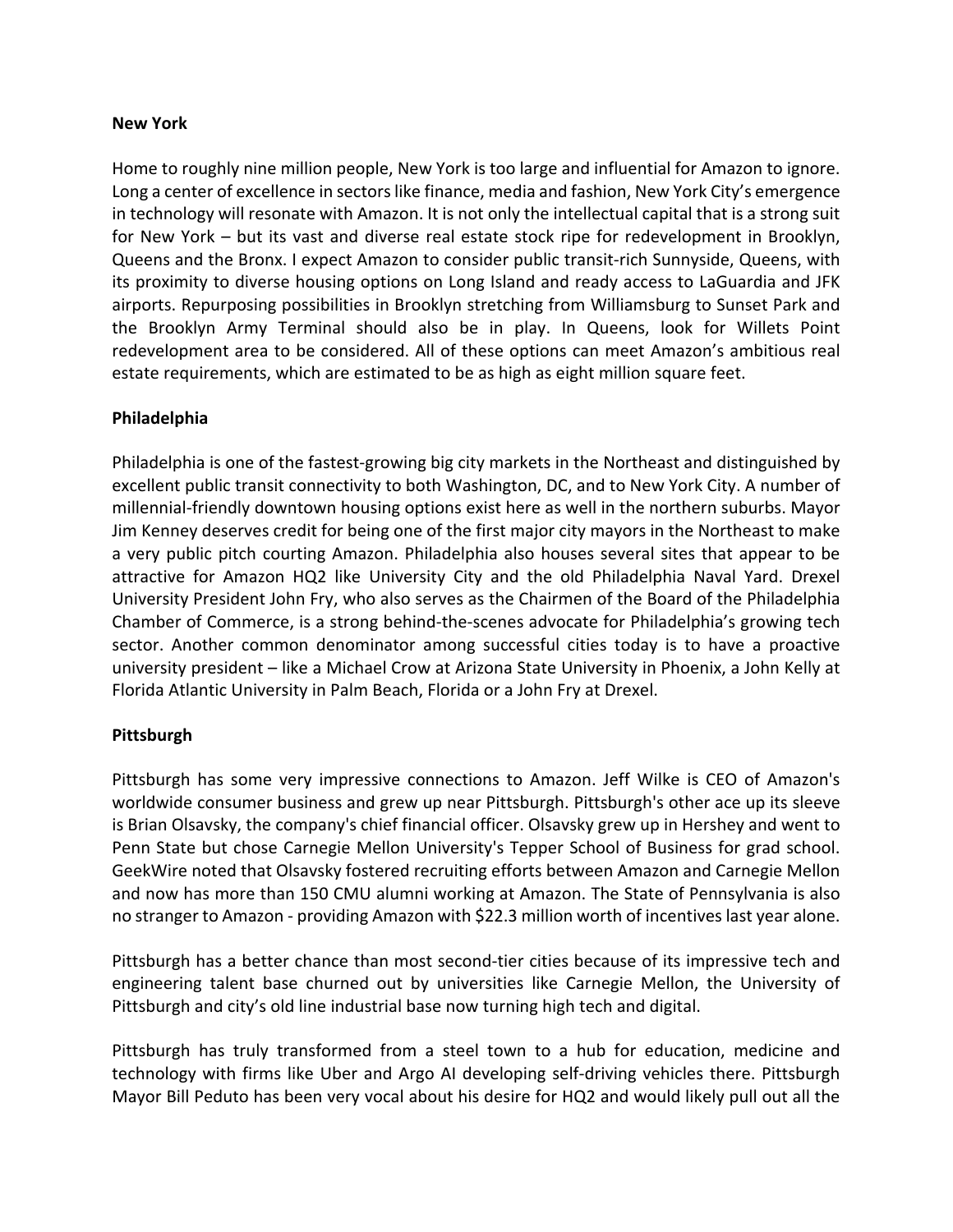stops to land HQ2. Downsides of Pittsburgh include its size (just over 2 million), modest growth and marginal air service.

## **Raleigh**

The HB2 clouds have lifted and North Carolina is again in the industry attracting business. The state has a recent string of economic development successes, including Egger Wood, Corning, Revlon, Deutsche Bank, MetLife, PayPal and is regarded as a frontrunner along with Huntsville, Alabama, for the coveted, high tech Toyota‐Mazda auto assembly plant. The Raleigh/Research Triangle area houses a highly technical workforce strong in sectors like pharma, I.T. and financial services. Citrix and Red Hat also call Raleigh home and they are investing heavily in a \$1.1 billion transformation of the city's downtown business district. Raleigh has over 500 startups and 14 accelerators, many in its trendy downtown. Raleigh also has direct flights to Seattle and several European cities, the latter fueled by demand from the area's large pharma sector based at the famed Research Triangle Park. North Carolina's recalibrated incentive program and a series of wins for newly elected, pro-business Democrat governor Roy Cooper also provide some momentum here.

# **South Florida**

South Florida is another strong and interesting candidate for Amazon HQ2. Beyond the state's premier business climate and lack of a personal income tax, the new Bright Line transit system connecting Miami to Fort Lauderdale to Palm Beach and on to Orlando is a new labor‐market dynamic. High‐growth South Florida is a magnet for global intellectual capital and multilingual skill sets, which complement Amazon's plans to rapidly grow in Latin America. Palm Beach County, in particular, has vast acreages of affordable land for development in the western portion of the county. Palm Beach also houses important high tech research campuses of Scripps Institute and the Max Planck Institute.

Amazon getting into bitcoin introduces another under the radar screen dynamic for South Florida. Miami isthe home of the Miami International Bitcoin which is working to establish Miami as the epicenter of cryptocurrency and small‐scale international finance. Miami has long been known as the gateway to the Latin American market – a market to the south that houses a half a billion people who do not have access to credit and a fully-functional banking system. This is all consistent with Amazon's plans to aggressively enter the Central and South American markets.

# **Toronto**

Toronto's well-established technology base is Canada's largest by far and growing rapidly, up over 30 percent during the last five years. High tech U.S. employers like Amazon, Microsoft, Google and others have been very vocal about their recruiting successes in Canada, often pointing to its more open borders philosophy and H‐1B visa constraints here in the States. Having Toronto in the mix gives the politically minded Jeff Bezos a platform to address immigration, trade and other progressive policies. Canada, led by progressive Prime Minister Justin Trudeau,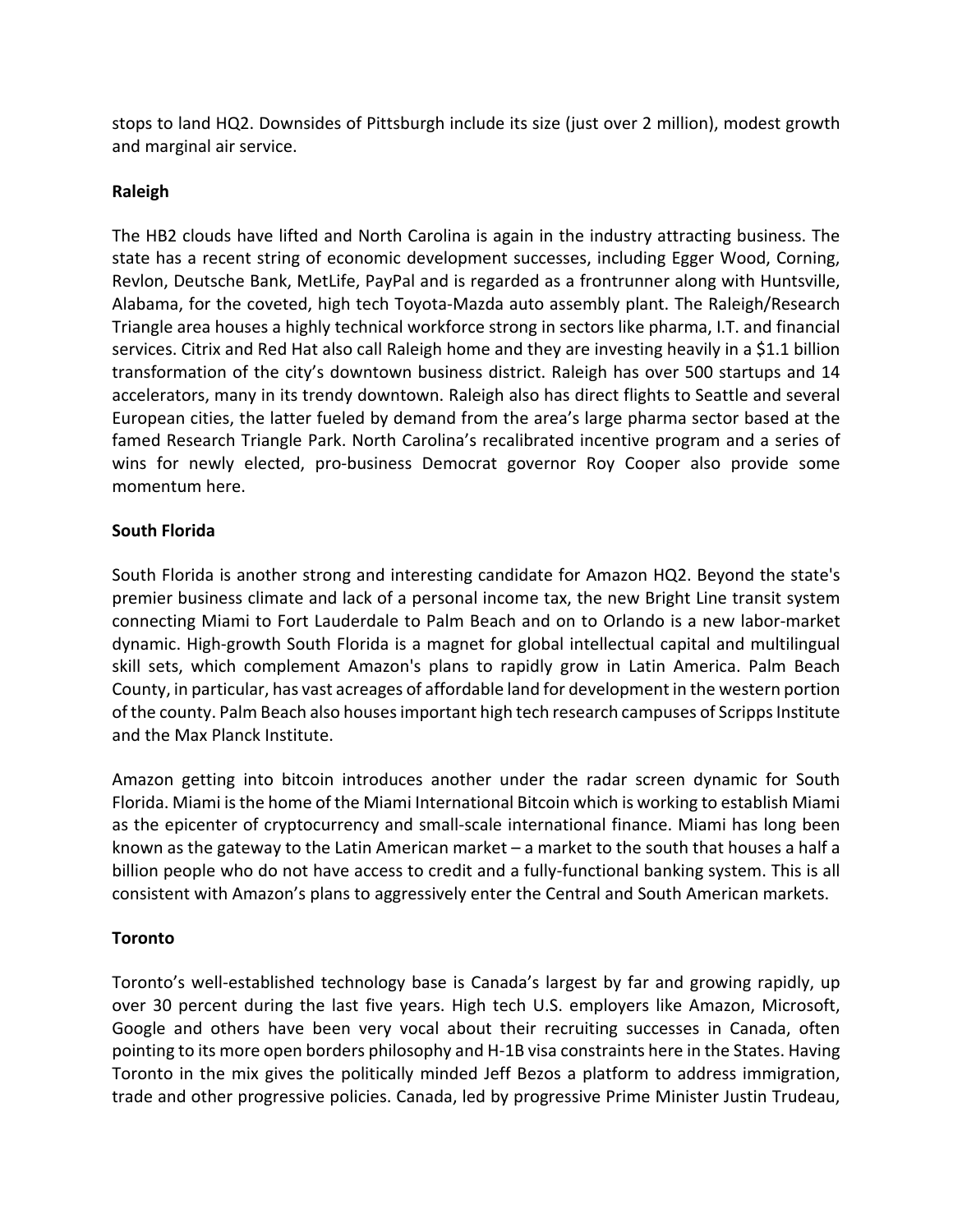has a much more progressive stance on these issues compared to the U.S., including having important international trade accords with Europe and Asia in effect which distinguishes Canada at the present time. Toronto Pearson International Airport is a world‐class gateway and would serve Amazon's North American and global traveling executives well. Its convenient downtown lakefront airport, Billy Bishop, is a Boyd favorite and another plus for Toronto.

On the important dollars and centsfront, the favorable exchange rate and lower healthcare costs due to Canada's nationalized system will translate into a huge economic windfall for Amazon. Healthcare costs for our U.S. clients typically account for up to 40 percent of overall payroll costs. In Canada, where our site selection has been very active over the years, the figure is roughly half that. Canada, outside of Quebec, is generally not known for offering generousindustry‐attraction incentives. Healthcare cost savings are an especially pivotal cost factor for HQ2 due to the enormous workforce projected by Amazon and could be viewed as a kind of incentive.

# **Washington, DC**

Jeff Bezos is no stranger to Washington, D.C. He owns The Washington Post and has recently bought a home in the area. Being in the epicenter of the nation's lawmaking apparatus would also be appealing to Amazon with its long list of lobbying priorities. Washington, D.C., along with neighboring Fairfax County, VA, and Montgomery County, Md., have a terrific talent base, strong academic communities and a well-developed and expanding public transportation system. Another potential advantage for the Washington, D.C., metro area is proximity to the influential National Institute of Health (NIH) in Bethesda. It is no secret that Bezos plans to expand heavily into the delivery of pharmaceuticals and medical devices in the coming years.

# **Figure 1: Boyd Names All‐Time, Top Corporate Headquarters Moves**

Here are 19 all-time, trend-setting corporate headquarters relocations identified by The Boyd Co. Amazon HQ2 and the winning city is waiting to be included. Note that Atlanta has made Boyd's list three times already since 1991. Will HQ2 make it four?

**\*Johns‐Manville from New York City to Denver, 1972** – this move was the Rocky Mountain Region's first major headquarters catch from the East. It created the urban legend of how top executives penchant for skiing was the real motivation for this cross-country, Colorado Rocky Mountain High move.

**\*AT&T from New York City to Bedminster, N.J., 1974** – this move to suburban New Jersey ushered in a trend of similar moves from Manhattan to close‐in bedroom communities in northern New Jersey and southern Connecticut that continuesto this day, albeit at a much slower pace.

**\*Mutual Benefit Life Insurance from Newark to Kansas City, 197**5 – this move by the company nicknamed "The Tiffany of Insurance Companies" due to its upper crust policyholders was one of the Heartland's first major head office catch from the East. It was a feather in the cap for Kansas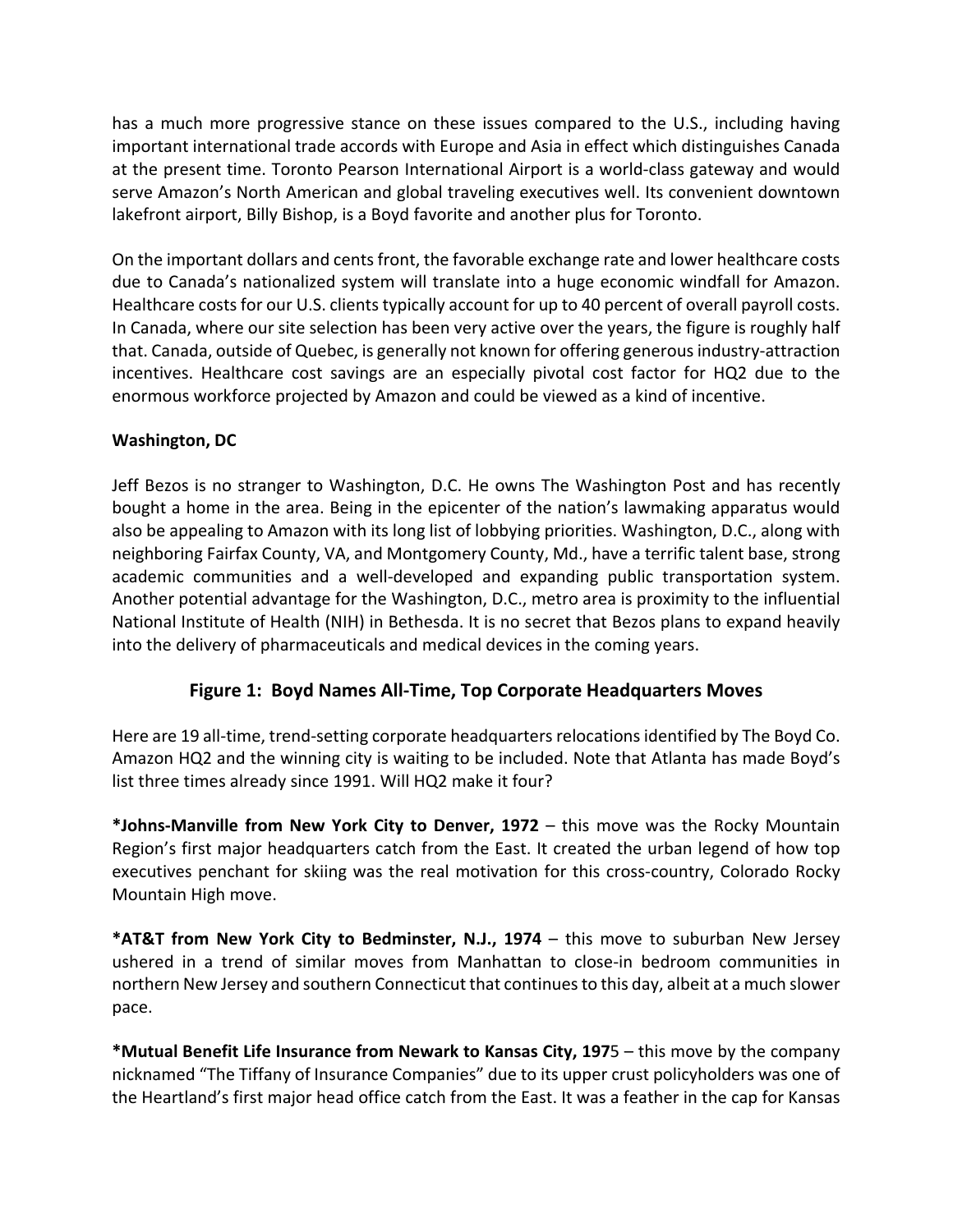City civic leaders Don Hall of Hallmark Cards, Lamar Hunt, owner of the Kansas City Chiefs, Ewing Kaufmann, owner of the Kansas City Royals and Henry Bloch founder of H&R Block who all spearheaded Kansas City's famed "Prime Time" marketing campaign to turn around the city's old cow town image. Our firm here in Princeton had the pleasure of providing research counsel to the "Prime Time" program which has become somewhat of a classic in the field of community promotion.

**\*Sun Life Insurance from Montreal to Toronto, 1978** – Canada's largest insurance company and later a Boyd client relocated to Toronto citing political instability surrounding Bill 101 mandating French as Quebec's official language. The move initiated a seachange of corporate influence from Francophone Montreal to Anglophone Toronto. The relocation was a symbolic and an economic blow for René Lévesque and the separatist Parti Québécois government at the time.

**\*American Airlines from New York City to Dallas, 1979** – this front‐page move ushered in a new era of long-range corporate headquarters moves out of Manhattan. The move came at a time when New York was devastated by fiscal crisis, crime and racial unrest. The American Airlines loss more than any other helped inspire the iconic Madison Avenue promotion program, "I Love New York" -- designed to resurrect the City's fortunes as a tourist and business destination.

**\*UPS from Greenwich, Conn., to Atlanta, 1991** – from its founding as the South's rail and highway center, Atlanta has always been known asthe logistics hub of the South. The high‐profile and symbolic UPS move made it official.

**\*Canadian Pacific from Montreal to Calgary, 1996** – this move to Western Canada by one of the country's oldest and best known companies put booming, energy‐rich Calgary, Alberta, in the corporate head office big leagues along with Toronto, Vancouver and Montreal.

\***Boeing from Seattle to Chicago, 2001** – this move to downtown Chicago ushered in the modern era of U.S. head office mobility and helped formalize the process of state incentives and promotions geared specifically to headquarters attraction. More than any other relocation, it taught cities to think the unthinkable. No headquarters – even a homegrown icon like Boeing ‐ is immune to relocation.

**\*Newell Rubbermaid from Freeport, Ill., to Atlanta, 2003** – This small city to big city relocation ended a 10‐year absence of Fortune 500 moves to Atlanta. The company, in the stodgy, down‐ market trash can liner and plastic home goods sector, believed an Atlanta headquarters address would help invigorate sales and up-market its image to consumers and investors.

**\*Philip Morris from New York City to Richmond, Va., 2003** – This high profile move was announced just days after Mayor Bloomberg's tough anti‐smoking law. Today, politics and corporate relocation are again colliding within our nation's gun manufacturing industry. Numerous relocations of gun makers to states with gun‐friendly laws and cultures are taking place.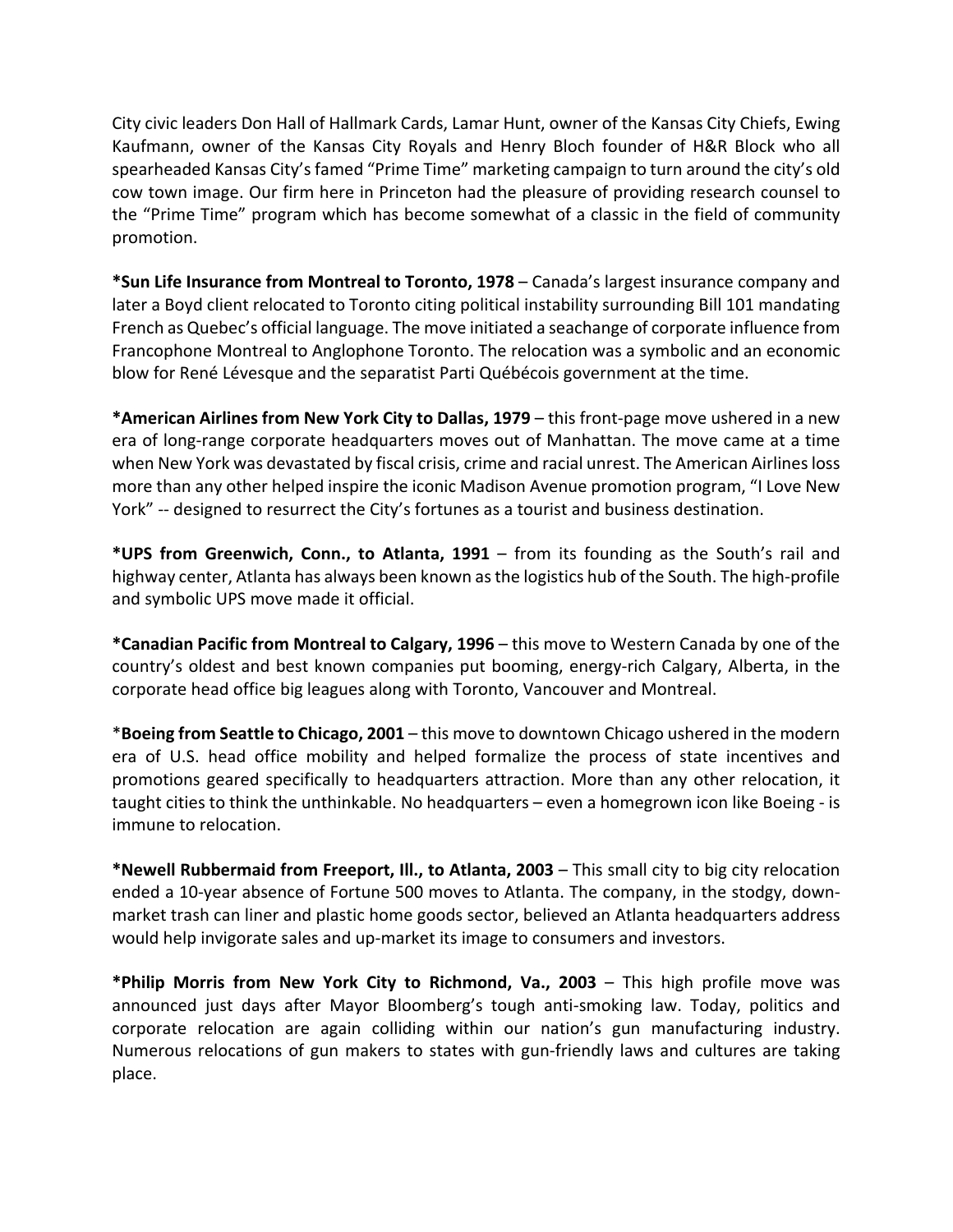**\*Twitter from San Francisco's Financial District to San Francisco's Mid‐Market District, 2011** – Emboldened by payroll tax breaks initiated by tech‐friendly Mayor Edwin Lee, fast‐growing Twitter rejects a move to the Silicon Valley suburbs and announces a new headquarters for San Francisco's then‐seedy Mid‐Market District. Numerous other techs like Spotify, Dolby Labs, Yammer followed suit and today San Francisco commercial real estate is on a tear.

**\*Zappos from Henderson, NV, to downtown Las Vegas, NV, 2012** ‐‐ The online shoe retailer led by its charismatic CEO Tony Hsieh is single‐handedly transforming downtown Las Vegas to a destination site for new tech start‐ups from California and beyond.

**\*Panasonic from Secaucus, N.J., to Newark, N.J., 2012** – this head office decision was the result of New Jersey's innovative Urban Transit Tax Incentive, an incentive that we see being copied in other urban centers around the country to help attract corporate headquarters and encourage the use of mass transit.

**\*Aon from Chicago to London, England, 2012** – This move underscores the global scope of head office moves, especially within the highly regulated and tax‐sensitive financial services sector. It is seen as a tipping point move handing over bragging rights to London over New York as the world center of the financial services industry.

**\*Hertz from Park Ridge, N.J., to Estero, Fla., 2013** – this consolidation of operations from northern New Jersey and Oklahoma is viewed by our firm asthe first of many that will find Florida as common ground for reluctant transferees from different cities and cultures. The absence of a personal income tax in Florida, real estate bargains, strong in‐migration and low property taxes will further this trend.

**\*Mercedes‐Benzfrom Montvale, N.J., to Atlanta, GA, 2014** – This high profile move is generating huge cost savings to the German luxury carmaker. It is the poster child for those projects pitting high cost and high tax Northeast states like New Jersey, New York and Connecticut against lower cost Southeast states like Georgia and the Carolinas. Mercedes characterized the move as one that will improve its competitive cost position for the next 50 years. Georgia's \$23 million dollar incentive package was welcomed by Mercedes but had little to do with the move. Fewer than 300 of Mercedes' 1,100 workersin New Jersey were even asked to relocate. The company sought a fresh start and fresh bottom line in the Atlanta suburb of Sandy Springs and got it.

**\*Cadillac from Detroit to New York City's SoHo District, 2014** ‐ Cadillac and its new president, Johan de Nysschen, are hoping that the headquarters move from struggling Detroit to trendy, hipster‐haven SoHo will enable the brand and its management to see and be seen by younger trendsetters from around the world and help re-establish the marque nameplate as a must-have, high-end automobile. Can a change of scenery turn things around for Cadillac? That's what the storied General Motors luxury division hopes to achieve by this controversial move, a move all about "branding" and little else.